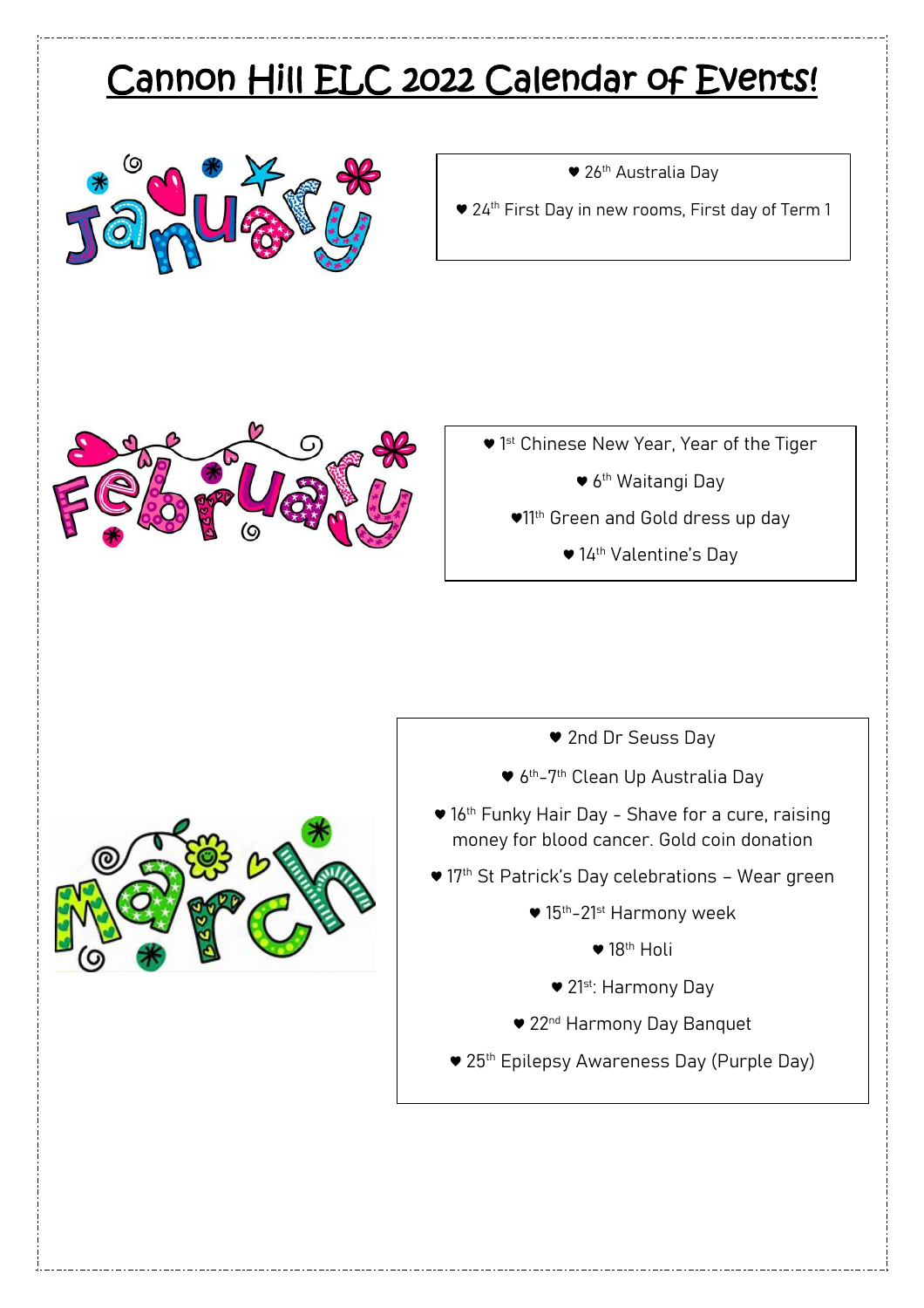

- ♥ 1<sup>st</sup>- End of term 1
- ♥ 6th-16th Nature Play Week
- ♥ 14th Easter Bonnet Parade
- 15<sup>th</sup> Good Friday Public Holiday Day
- 18<sup>th</sup> Easter Monday Public Holiday Day
	- ♥ 19th Term 2 begins
	- ♥ 22nd-Earth Day
	- 25<sup>th</sup> ANZAC Public Holiday Day
		- ♥ 28th R U OK? Day
	- 29<sup>th</sup> International Dance Day



- 2<sup>nd</sup> Labour Public Holiday Day, QLD
	- ♥ 4th Star Wars Day
	- 3rd-6<sup>th</sup> Mother's Day Stall open
- ♥ 6th Mother's Day Morning Tea Mother's Day raffle drawn
	- ♥ 8th Mother's Day
	- 15<sup>th</sup> International Day of Families
		- ♥ 17th-19th School Photos
	- ♥ 19th Australia's Biggest Morning Tea
	- ♥ 25th National simultaneous story time 2022
		- ♥26th Sorry Day



- ♥ 8<sup>th</sup> State of Origin 1-wear your colours
- 17<sup>th</sup> Centre Fiesta (Disco after hours)
- ♥ 20<sup>th</sup>-30th- Parent Teacher interviews
- $\bullet$  21st International Day of Yoga
	- ♥ 24th Term 2 ends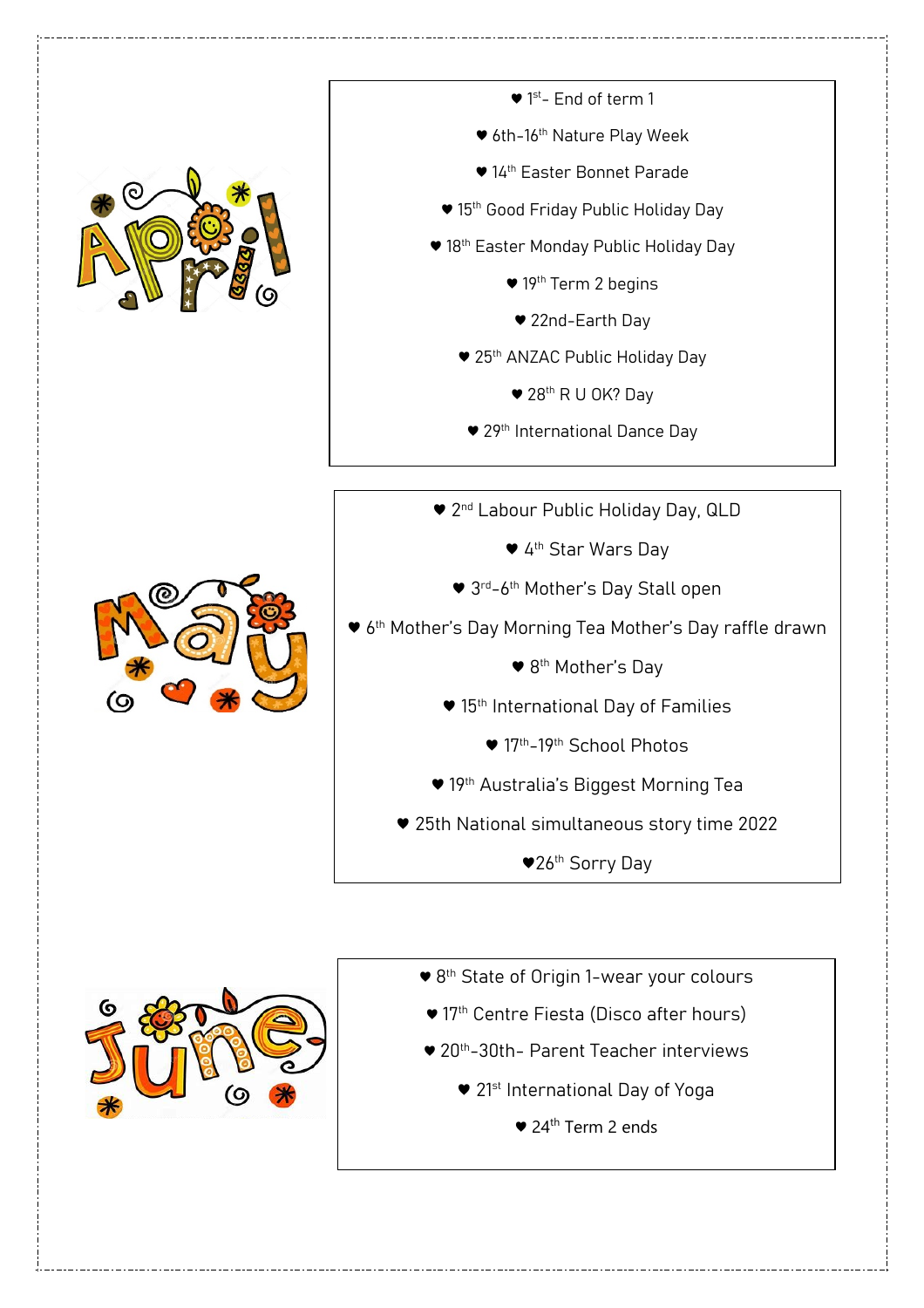

● 4<sup>th</sup> Winter pie drive fundraiser begins ♥3rd-10th-NAIDOC Week- Theme- Get Up! Stand Up! Show Up!  $\bullet$  11<sup>th</sup>- Term 3 begins ● 13<sup>th</sup> State of Origin 3 Wear colours ♥ 22nd National Pyjama Day, Wear your PJs ♥ 29th Trivia Night ♥ 30th School Tree Day



- ♥ 1<sup>st</sup>-30<sup>th</sup>-Share the Dignity-Dignity drive
	- ♥ 5th– Jeans for Gene's Day
- 10<sup>th</sup> Ekka Show Day (Public Holiday)
	- ♥ 13th-21st-National Science Week
		- ♥ 18th-Ocean Life workshop
- ♥ 20st-26th– Book Week/ Dreaming with eyes open
	- ♥ 24th: Book Week Parade
	- 29<sup>th -</sup>31<sup>st</sup> Father's Day stall open



- 1<sup>st</sup> -2<sup>nd</sup> Father's Day stall open ♥2<sup>nd</sup>: Father's Day Afternoon /raffle drawn
	- ♥4th-Father's Day
- 6<sup>th</sup>-Superhero Day, supporting Muscular dystrophy
	- ♥ 7th-Early Childhood Educators' Day
	- 12<sup>th</sup> Grandparents Day afternoon tea
		- $\bullet$  16<sup>th</sup> Term 3 ends
	- ♥ 19th-Talk Like a Pirate Day (dress up)